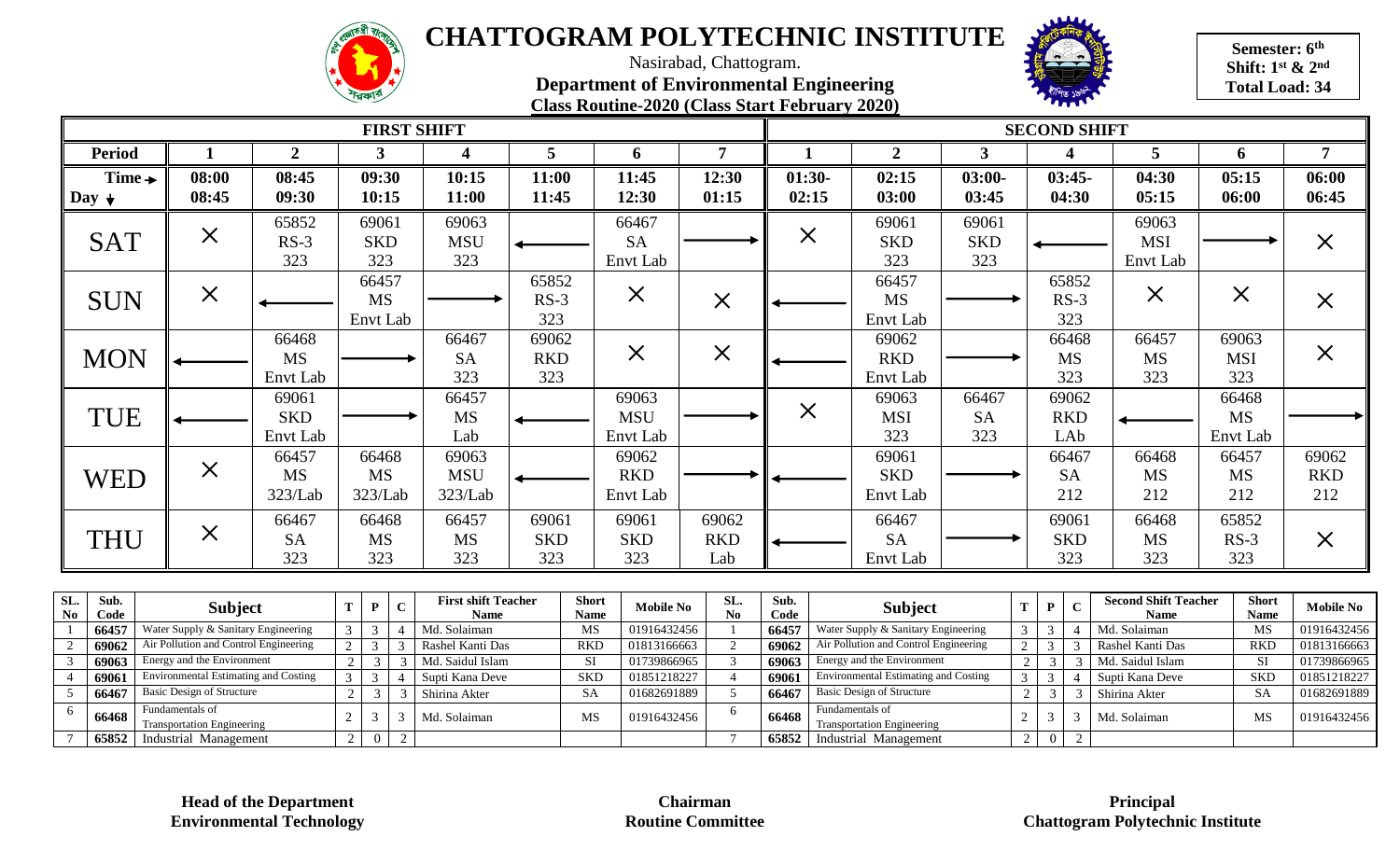



**Semester: 4th Shift: 1st & 2nd Total Load: 31**

Nasirabad, Chattogram. **Department of Environmental Engineering Class Routine-2020 (Class Start February 2020)**

|                                        |                      |                    | <b>FIRST SHIFT</b> |                            |                     |                     |                         | <b>SECOND SHIFT</b> |                      |                   |                    |                             |                |                |          |  |  |
|----------------------------------------|----------------------|--------------------|--------------------|----------------------------|---------------------|---------------------|-------------------------|---------------------|----------------------|-------------------|--------------------|-----------------------------|----------------|----------------|----------|--|--|
| <b>Period</b>                          |                      | $\overline{2}$     | 3                  |                            | 5                   | 6                   |                         |                     | $\mathbf{2}$         | 3                 | $\boldsymbol{4}$   | 5                           | 6              |                |          |  |  |
| Time $\rightarrow$<br>Day $\downarrow$ | 08:00<br>08:45       | 08:45<br>09:30     | 09:30<br>10:15     | 10:15<br>11:00             | 11:00<br>11:45      | 11:45<br>12:30      | 12:30<br>01:15          | $01:30-$<br>02:15   | 02:15<br>03:00       | $03:00-$<br>03:45 | $03:45-$<br>04:30  | 04:30<br>05:15              | 05:15<br>06:00 | 06:00<br>06:45 |          |  |  |
|                                        |                      |                    |                    |                            |                     |                     |                         |                     |                      |                   |                    |                             |                |                |          |  |  |
| <b>SAT</b>                             |                      | 69043<br><b>SS</b> |                    | 66441<br><b>SKD</b>        | 69042<br><b>MSU</b> | 66446<br><b>MSI</b> | $\times$                |                     | 69042<br><b>MSU</b>  |                   | 69043<br><b>SS</b> | 66441<br><b>SA</b>          | $\times$       | $\times$       |          |  |  |
|                                        |                      | Envt Lab           |                    | 323                        | 323                 | 323                 |                         |                     | Envt Lab             |                   | 218                | 218                         |                |                |          |  |  |
|                                        |                      | 66445              | 69043              | 66441                      |                     | 69042               |                         |                     | 65841                | 66446             |                    | 66441                       |                |                |          |  |  |
| <b>SUN</b>                             | $\times$             | <b>SS</b>          | <b>SS</b>          | <b>SKD</b>                 |                     | <b>MSU</b>          |                         |                     | $\times$             | <b>SMN</b>        | <b>MSI</b>         |                             | <b>SA</b>      |                | $\times$ |  |  |
|                                        |                      | 323                | 323                | 323                        |                     | Envt Lab            |                         |                     | 322                  | 322               |                    | Envt Lab                    |                |                |          |  |  |
|                                        |                      | 66446              | 69043              | 66445                      |                     | 66441               |                         |                     | 66446                |                   | 66445              | 69042                       |                |                |          |  |  |
| <b>MON</b>                             | $\times$             | <b>MSI</b>         | <b>SS</b>          | <b>SS</b>                  |                     | <b>SKD</b>          |                         |                     | <b>MSI</b>           |                   | <b>SS</b>          | <b>MSU</b>                  | $\times$       | $\times$       |          |  |  |
|                                        |                      | 322                | 322                | 322                        |                     | 322                 |                         |                     | Wd Shop              |                   | 322                | 322                         |                |                |          |  |  |
|                                        |                      | 66446              |                    | 69041                      | 65841               |                     |                         |                     | 69042                | 69041             |                    | 66445                       |                |                |          |  |  |
| TUE                                    |                      | <b>MSI</b>         |                    | <b>RKD</b>                 | $RS-3$              | $\times$            | $\times$                |                     | $\times$             | <b>MSU</b>        | <b>RKD</b>         |                             | <b>SS</b>      |                | $\times$ |  |  |
|                                        |                      | Wd Shop            |                    | 323                        | 323                 |                     |                         |                     | 322                  | 322               |                    | CT Shop                     |                |                |          |  |  |
|                                        |                      |                    | 66445              |                            | 69042               |                     |                         |                     | 66441                | 66446             |                    | 69043                       |                |                |          |  |  |
| <b>WED</b>                             | $\times$             |                    | <b>SS</b>          |                            | <b>MSU</b>          | $\times$            | $\times$                | $\times$            | <b>SA</b>            | <b>MSI</b>        |                    | <b>SS</b>                   |                | $\times$       |          |  |  |
|                                        |                      |                    | CT Shop            |                            | 323                 |                     |                         |                     | 322                  | 322               |                    | Envt Lab                    |                |                |          |  |  |
|                                        |                      |                    | 65841              |                            | 69041               |                     |                         | 65841               | 66445                | 69043             |                    | 69041                       |                |                |          |  |  |
| <b>THU</b>                             | $\times$             | $\times$           | $RS-3$             |                            | <b>RKD</b>          |                     | $\times$                | <b>SMN</b>          | <b>SS</b>            | <b>SS</b>         |                    | <b>RKD</b>                  |                | $\times$       |          |  |  |
|                                        |                      |                    | 322                |                            | Envt Lab            |                     |                         | 316                 | 316                  | 316               |                    | Envt Lab                    |                |                |          |  |  |
| $SL_{\bullet}$<br>Sub.                 | $\sim$ $\sim$ $\sim$ |                    |                    | <b>First shift Teacher</b> | <b>Sort</b>         |                     | SL <sub>2</sub><br>Sub. |                     | $\sim$ $\sim$ $\sim$ |                   |                    | <b>Second Shift Teacher</b> |                |                |          |  |  |

| SL.<br>No. | Sub.<br>Code | <b>Subject</b>                                             |  | <b>First shift Teacher</b><br><b>Name</b> | <b>Sort</b><br><b>Name</b> | <b>Mobile No</b> | SL.<br>No | Sub.<br>Code | <b>Subject</b>                                             | D | <b>Second Shift Teacher</b><br><b>Name</b> | <b>Sort Name</b> | <b>Mobile No</b> |
|------------|--------------|------------------------------------------------------------|--|-------------------------------------------|----------------------------|------------------|-----------|--------------|------------------------------------------------------------|---|--------------------------------------------|------------------|------------------|
|            | 69041        | Instrumental Technique in<br><b>Environmental Analysis</b> |  | Rashel Kanti Das                          | <b>RKD</b>                 | 01813166663      |           | 69041        | Instrumental Technique in<br><b>Environmental Analysis</b> |   | Rashel Kanti Das                           | <b>RKD</b>       | 01813166663      |
|            | 6644         | <b>Structural Mechanics</b>                                |  | Supti Kana Deve                           | <b>SKD</b>                 | 01851218227      |           | 66441        | <b>Structural Mechanics</b>                                |   | Supti Kana Deve                            | <b>SKD</b>       | 01851218227      |
|            | 69042        | <b>Water Treatment</b>                                     |  | Md. Salim Uddin                           | <b>MSU</b>                 | 01819614181      |           | 69042        | <b>Water Treatment</b>                                     |   | Md. Salim Uddin                            | <b>MSU</b>       | 01819614181      |
|            |              | <b>Environmental Microbiology</b>                          |  | Sonia Sultana                             | SS                         |                  |           | 69043        | <b>Environmental Microbiology</b>                          |   | Sonia Sultana                              | <b>SS</b>        |                  |
|            | 66445        | Geotechnical Engineering                                   |  | Sonia Sultana                             | <b>SS</b>                  |                  |           | 66445        | Geotechnical Engineering                                   |   | Sonia Sultana                              | SS.              |                  |
|            | 66446        | <b>Fundamental Construction Process</b>                    |  | Md. Saidul Islam                          | <b>SI</b>                  | 01739866965      |           | 66446        | <b>Fundamental Construction Process</b>                    |   | Md. Saidul Islam                           | <b>SI</b>        | 01739866965      |
|            | 65841        | Business Organization &<br>Communication                   |  |                                           |                            |                  |           | 65841        | Business Organization &<br>Communication                   |   |                                            |                  |                  |

**Head of the Department Environmental Technology**

**Chairman Routine Committee** 

#### **Principal Chattogram Polytechnic Institute**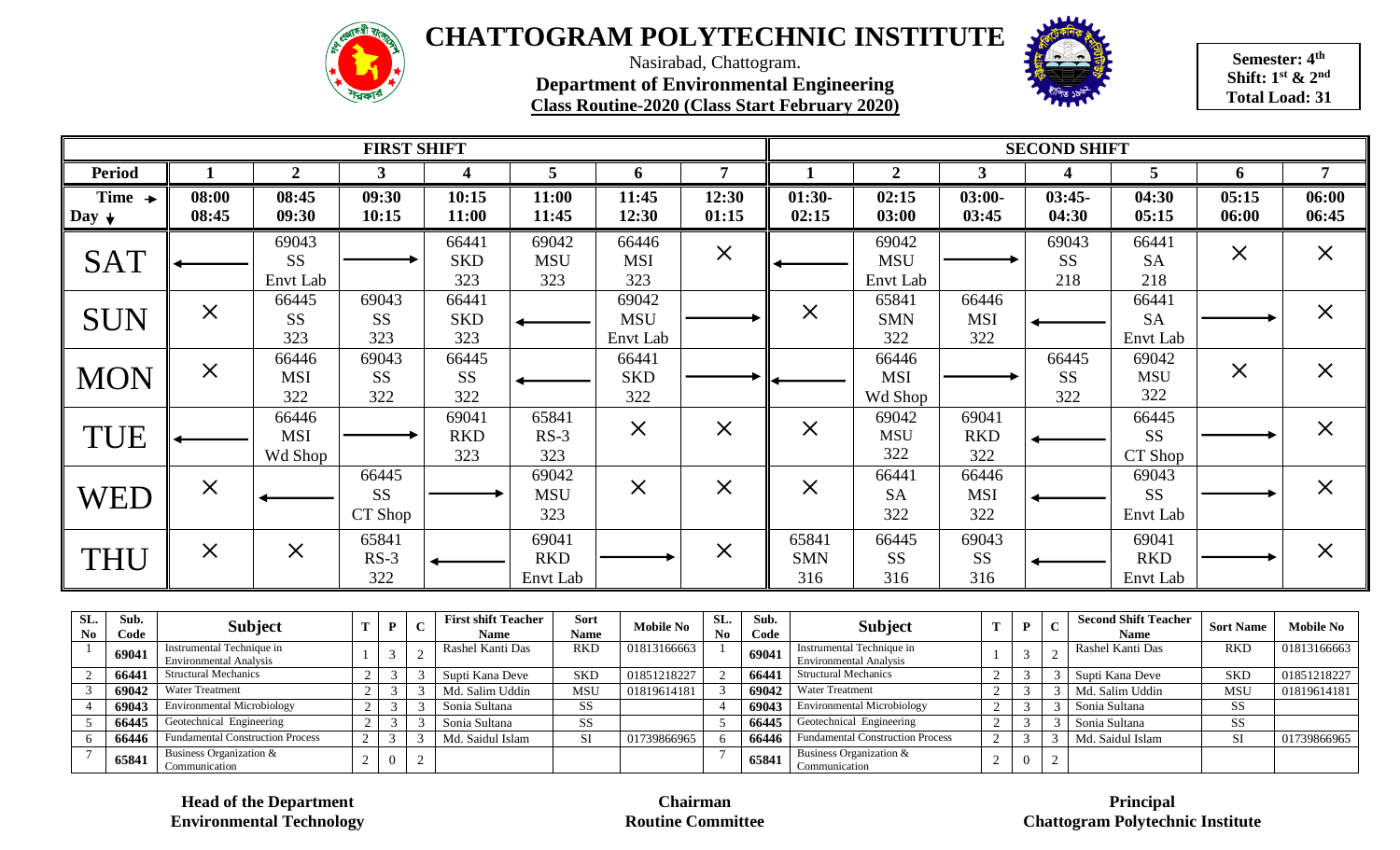



**Semester: 2nd Shift: 1st&2nd Total Load: 34**

Nasirabad, Chattogram. **Department of Environmental Engineering Class Routine-2020 (Class Start February 2020)**

|                                                  |                                                                                  |                                 |                             |                                  |                                  | <b>FIRST SHIFT</b>                        |                            |                         |                                |                               |                 | <b>SECOND SHIFT</b>    |                                  |                                                                               |                |                                  |                            |                                            |                            |                            |  |
|--------------------------------------------------|----------------------------------------------------------------------------------|---------------------------------|-----------------------------|----------------------------------|----------------------------------|-------------------------------------------|----------------------------|-------------------------|--------------------------------|-------------------------------|-----------------|------------------------|----------------------------------|-------------------------------------------------------------------------------|----------------|----------------------------------|----------------------------|--------------------------------------------|----------------------------|----------------------------|--|
| <b>Period</b>                                    | -1                                                                               | $\overline{2}$                  | $\mathbf{3}$                |                                  |                                  | 4                                         | 5                          |                         | 6                              |                               | 7               |                        | $\overline{2}$                   | $\mathbf{3}$                                                                  |                |                                  | $\boldsymbol{\Delta}$      | 5                                          | 6                          | $\overline{7}$             |  |
| $\text{Time}$ $\rightarrow$<br>$\log$ +          | 08:00<br>08:45                                                                   | 08:45<br>09:30                  | 09:30<br>10:15              |                                  |                                  | 10:15<br>11:00                            | 11:00<br>11:45             |                         | 11:45<br>12:30                 | 01:15                         | 12:30           | $01:30-$<br>02:15      | 02:15<br>03:00                   | $03:00-$<br>03:45                                                             |                |                                  | $03:45-$<br>04:30          | 04:30<br>05:15                             | 05:15<br>06:00             | 06:00<br>06:45             |  |
| <b>SAT</b>                                       |                                                                                  | 65711<br><b>MHS</b><br>210      |                             |                                  |                                  | 69021<br><b>SA</b><br>210                 | 69022<br><b>SKD</b><br>210 |                         | 65921<br>$RS-2$<br>210         |                               | $\times$        | $\times$               |                                  | 65711<br><b>MHS</b><br>216                                                    |                |                                  |                            | 69022<br><b>SKD</b><br>216                 | 69021<br><b>SA</b><br>216  | $\times$                   |  |
| <b>SUN</b>                                       | 65712<br><b>MNA</b><br>216                                                       |                                 | 65912<br>$RS-1$<br>Phy. Lab |                                  |                                  |                                           | 69022<br><b>SKD</b><br>322 |                         | $\times$                       |                               | $\times$        |                        | 65921<br>$RS-2$<br>212           |                                                                               |                |                                  | 65712<br><b>SC</b><br>212  | 65711<br><b>MHS</b><br>212                 | 65711<br><b>MHS</b><br>212 | $\times$                   |  |
| <b>MON</b>                                       | $\times$                                                                         | 65711<br><b>MHS</b><br>320      | 65711<br><b>MHS</b><br>320  |                                  |                                  | 66422<br><b>RKD</b><br>Envt Lab           |                            |                         | 69021<br><b>SA</b><br>Envt Lab |                               |                 | 65912<br>$RS-1$<br>212 | 65921<br>$RS-2$<br>212           | 65921<br>$RS-2$<br>212                                                        |                |                                  |                            | 69021<br><b>SA</b><br>Envt Lab             |                            | $\times$                   |  |
| TUE                                              |                                                                                  | 66422<br><b>RKD</b><br>Cad Cam  |                             |                                  |                                  | 65921<br>$RS-2$<br>210                    | 65921<br>$RS-2$<br>210     |                         | 69021<br><b>SA</b><br>218      |                               | $\times$        |                        | 69022<br><b>SKD</b><br>Envt Lab  |                                                                               |                |                                  | 65711<br><b>MHS</b><br>320 | 65712<br><b>SC</b><br>320                  | $\times$                   | $\times$                   |  |
| WED                                              | $\times$                                                                         |                                 | 65921<br>$RS-2$<br>216      |                                  |                                  |                                           | 65912<br>$RS-1$<br>216     |                         | 65912<br>$RS-1$<br>216         |                               | $\times$        | 65912<br>$RS-1$<br>216 | 65912<br>$RS-1$<br>216           | 69021<br><b>SA</b><br>216                                                     |                |                                  |                            | 66422<br><b>RKD</b><br>Cad Cam             |                            | $\times$                   |  |
| THU                                              |                                                                                  | 69022<br><b>SKD</b><br>Envt Lab |                             |                                  |                                  | 65711<br><b>MHS</b><br>216                | 65712<br><b>MNA</b><br>216 |                         | 65912<br>$RS-1$<br>216         |                               | $\times$        | $\times$               | 65921<br>$RS-2$<br>212           | 69022<br><b>SKD</b><br>222                                                    |                |                                  |                            | 65912<br>$RS-1$<br>Phy. Lab                |                            | 66422<br><b>RKD</b><br>320 |  |
| SL.<br>Subject<br>$\mathbf{N}\mathbf{0}$<br>Code | <b>Subject</b>                                                                   |                                 | T                           | $\mathbf{P}$                     | C                                | <b>First shift Teacher</b><br><b>Name</b> |                            | Sort<br><b>Name</b>     | <b>Mobile No</b>               | SL.<br>$\mathbf{N}\mathbf{0}$ | Subject<br>Code |                        | <b>Subject</b>                   |                                                                               | T              | $\mathbf{P}$                     | $\mathbf C$                | <b>Second Shift</b><br><b>Teacher Name</b> | Sort<br><b>Name</b>        | <b>Mobile No</b>           |  |
| 69021<br>66422<br>$\overline{2}$                 | <b>Water Quality Engineering</b>                                                 |                                 | 2                           | $\overline{3}$<br>$\mathfrak{Z}$ | $\overline{3}$<br>$\overline{2}$ | Shirina Akter<br>Rashel Kanti Das         |                            | <b>SA</b><br><b>RKD</b> | 01682691889<br>01813166663     | $\overline{2}$                | 69021<br>66422  |                        | <b>Water Quality Engineering</b> |                                                                               | 2              | $\overline{3}$<br>3              | $\overline{3}$<br>2        | Shirina Akter<br>Rashel Kanti Das          | <b>SA</b><br><b>RKD</b>    | 01682691889<br>01813166663 |  |
| 3<br>69022                                       | Civil Engineering Drawing (CAD)<br><b>Environmental Engineering</b><br>Materials |                                 | $\overline{2}$              | $\mathfrak{Z}$                   | 3                                |                                           | Supti Kana Deve            |                         | 01851218227                    | $\mathcal{R}$                 | 69022           |                        |                                  | Civil Engineering Drawing (CAD)<br><b>Environmental Engineering Materials</b> |                | $\overline{3}$                   | $\overline{3}$             | Supti Kana Deve                            | <b>SKD</b>                 | 01851218227                |  |
| 6571                                             | Bangla                                                                           |                                 | $\mathfrak{Z}$              | 3                                | $\Delta$                         | Mainul Huda Sirazi                        |                            | <b>MHS</b>              | 01819918238                    | $\overline{A}$                | 65711           | Bangla                 |                                  |                                                                               | $\mathfrak{Z}$ | $\overline{3}$                   | $\overline{4}$             | Mainul Huda Sirazi                         | <b>MHS</b>                 | 01819918238                |  |
| 65712<br>5<br>65921<br>6                         | English<br>Mathematics -2                                                        |                                 | 2<br>$\mathfrak{Z}$         | $\Omega$<br>$\mathfrak{Z}$       | 2<br>$\overline{4}$              | Md. Nurul Anowar<br>$RS-2$                |                            | <b>MNA</b>              | 01832080021                    | 5<br>6                        | 65712<br>65921  |                        | English<br>Mathematics -2        |                                                                               | 2<br>3         | $\overline{0}$<br>$\overline{3}$ | 2<br>$\overline{4}$        | Md. Nurul Anowar<br>$RS-2$                 | <b>MNA</b>                 | 01832080021                |  |
| 65912                                            | Physics-1                                                                        |                                 | $\mathcal{E}$               | $\overline{3}$                   | $4 \mid$                         | $RS-1$                                    |                            |                         |                                |                               | 65912           | Physics-1              |                                  |                                                                               | 3              | 3                                | $\overline{4}$             | $RS-1$                                     |                            |                            |  |

**Head of the Department Environmental Technology**

**Chairman Routine Committee** 

**Principal Chattogram Polytechnic Institute**